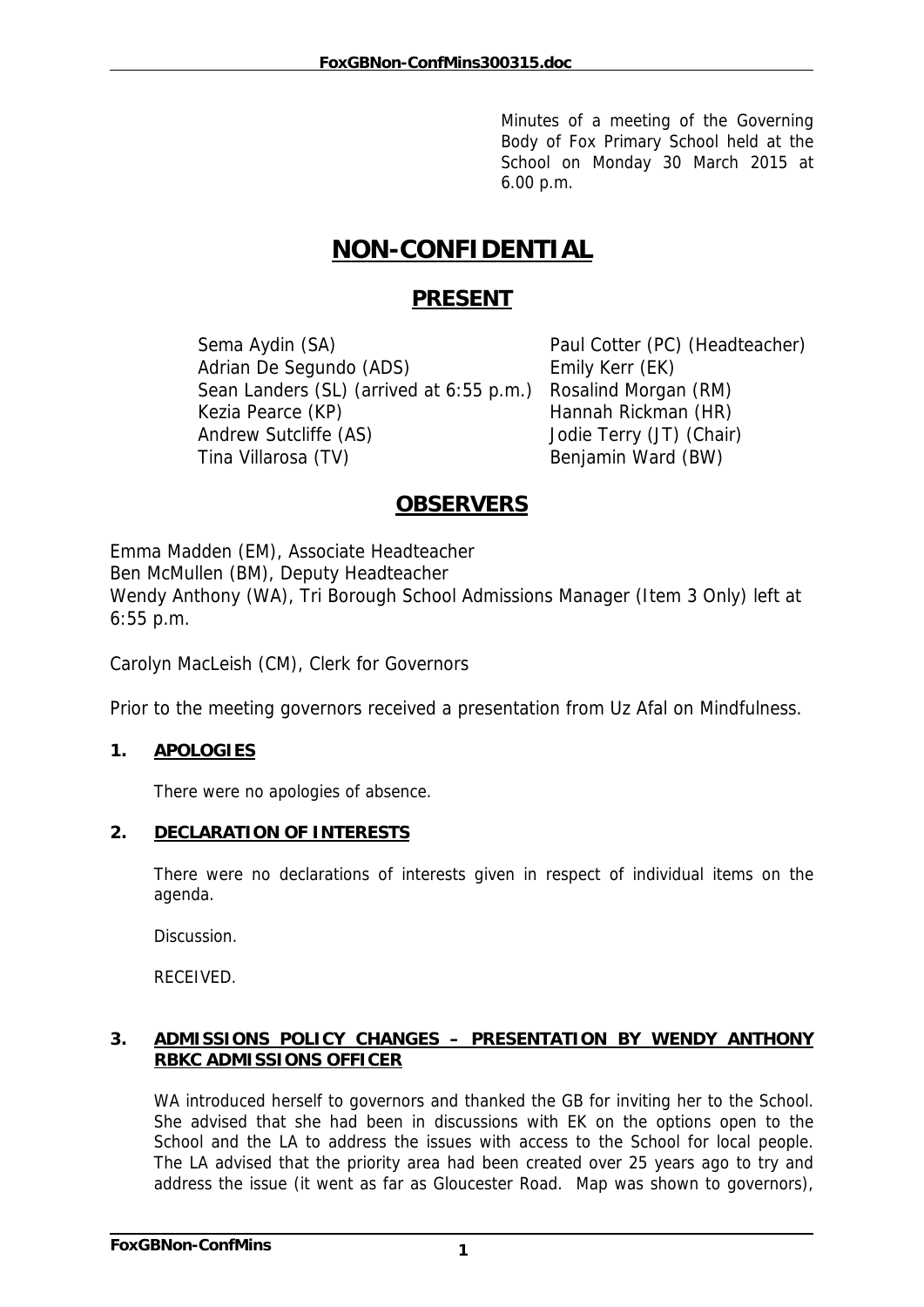however it had been rendered entirely ineffectual. The LA had received a number of complaints, appeals and queries regarding the lack of access to places in the School for local people. Cllr Will the the LA cabinet minister for Education was particularly interested in improving the situation and ensuring fairer access to the School for all children regardless of their economic circumstances.

Governors were advised that when the offers of primary school places went out on  $16<sup>th</sup>$ April the furthest non sibling place allocated was for a child living 70 metres away. The number of sibling places offered was similar too the previous year.

Governors stated they appreciated the problem and were fully aware of parents renting in the area to obtain a place for their child or children. They added they also knew that there were parents who had lived in the area for a number of years who couldn't access the School.

WA advised where there was improper conduct the LA has investigated further and where appropriate offers of places have been removed. She added that if parents apply for Fox the LA asks for additional evidence about their residence in the form of Land Registry document or tenancy agreement that must be for a minimum of 12 months. WA concluded that the LA believed the issues around admissions to the School to be very serious. The priority area no longer worked and that it was the LA's responsibility to rectify the situation and it was in the School's interest for the Governing Body to help address the issue. WA advised governors there were two options open to the GB and she presented them as follows:

#### **Option 1 – Designation a specific number of places for Pupil Premium Pupils**

New regulations permit LA's and schools to state they will prioritise admissions for Pupil Premium pupils and allocate a percentage of places for those pupils (i.e. 20%). The following points were raised in discussion:

- governors were advised only a few schools were considering the option this year and to date there was no real information or data to validate the success of the measure. The information would not be available until 2016 and the School would need the information before that to make the changes;
- it did not address the issue of average working class families on middle incomes not being able to access the School;
- the LA did not have all the information and resources to run the application process fairly and it would need a longer preparation time to set it up then was currently available. The LA had been tasked with resolving the admissions policy for September 2017 entry;
- WA responded to governors questions about the process and were advised that the LA would need to access FSM's information through a hub which would need information such as the applying parent's National Insurance number, all applications would need to be checked thoroughly, all community schools in the LA would need to agree to the admissions policy to ensure fairness;
- WA advised the LA were not in favour of the solution as it did not address the issue of people renting in the area to secure their children's places;
- governors stated that whilst they appreciated the issues behind the system they were keen to increase the number of PP pupils in the School. WA agreed to undertake some analysis to determine exactly how many families are in receipt of PP applied in 2013 and 2014.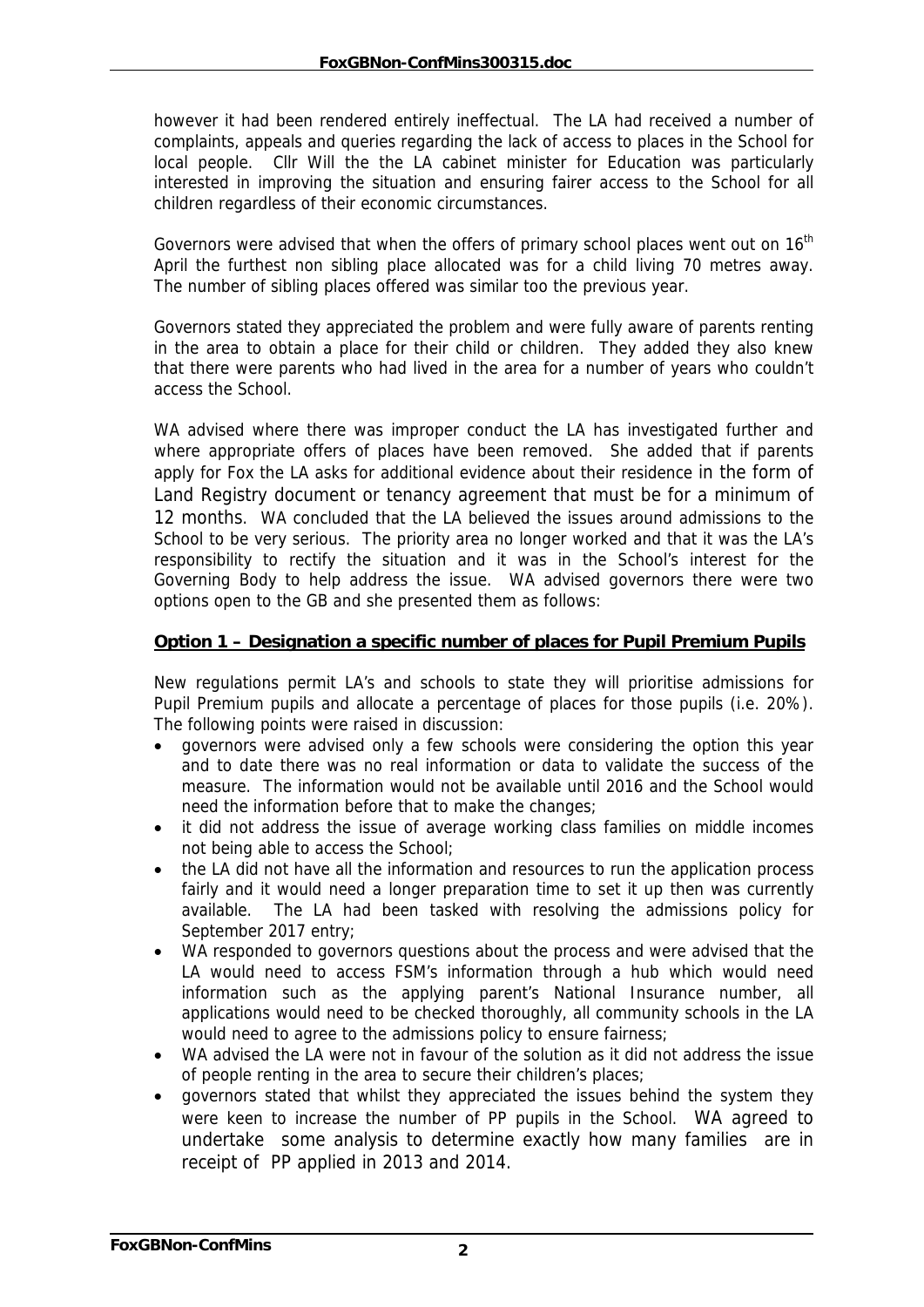#### **Option 2 – Random Allocation of Places**

Governors were advised that the allocation of places is decided randomly within the priority area which would go as faras Gloucester Road (1 mile away), Cromwell Road (0.5 miles) and Notting Hill Gate (0.2miles). The system would ensure that those parents applying for places without siblings in the School were not guaranteed places and would hopefully deter parents from taking that course of action.

The following points were raised in discussion:

- WA responded to governors' questions about the number of places that would be allocated to siblings. She stated the sibling rule would still apply and that the LA were confident that issue would work itself through if the policy was introduced;
- WA advised that if governors wanted to consider the PP allocation the LA would be happy to consider the method once it had been introduced by West London Free and there was information and data to show the success of the measure;
- WA stated random allocation would guarantee approximately half of the places were allocated to pupils that would not have been able to access the School currently;
- JT asked if the School adopted the method could this include allowing staff members to apply for places. WA responded that this would need the agreement of all community schools in the LA and she would liaise with Senior Officers and Members as a separate proposal

Governors raised the following discussion points about both methods:

- governors asked if the School could implement both methods;
- RM stated that the Staff within the School were very committed to ensuring equal opportunity to all pupils regardless of their background;
- Governors asked if the LA had the power to ask how long people had lived in the area when applying for school places.
- WA advised that the LA could only ensure that applicants fulfilled the legal requirements and could not ask qualitative questions about the applicants to ascertain their links to the local area;
- Governors asked what a reasonable catchment area would be for admissions for Reception pupils. Governors added they understood that 70 metres away from the School was not acceptable;
- WA stated that in London 0.5 miles would be considered an average distance for oversubscribed schools, and can be considered as a local community school;
- governors were advised that the LA would need to start the consultation process in October 2015 and for it to be determined by January 2016.

Governors thanked WA for presenting to them, and advised she would prepare a briefing document with the final consultation proposals in order for them to vote on at their next GB meeting on Wednesday 20<sup>th</sup> May 2015.

Governors stated that they agreed unanimously in principle with the decision to change the School's admissions policy and to review and approve the proposed changes for consultation with parents and the wider community at their next meeting in May.

#### **Discussion**

RESOLVED: that the GB of Fox Primary School voted unanimously in principle to approve changing its admissions policy for the September 2017 intake (in consultation with RBK&C admissions)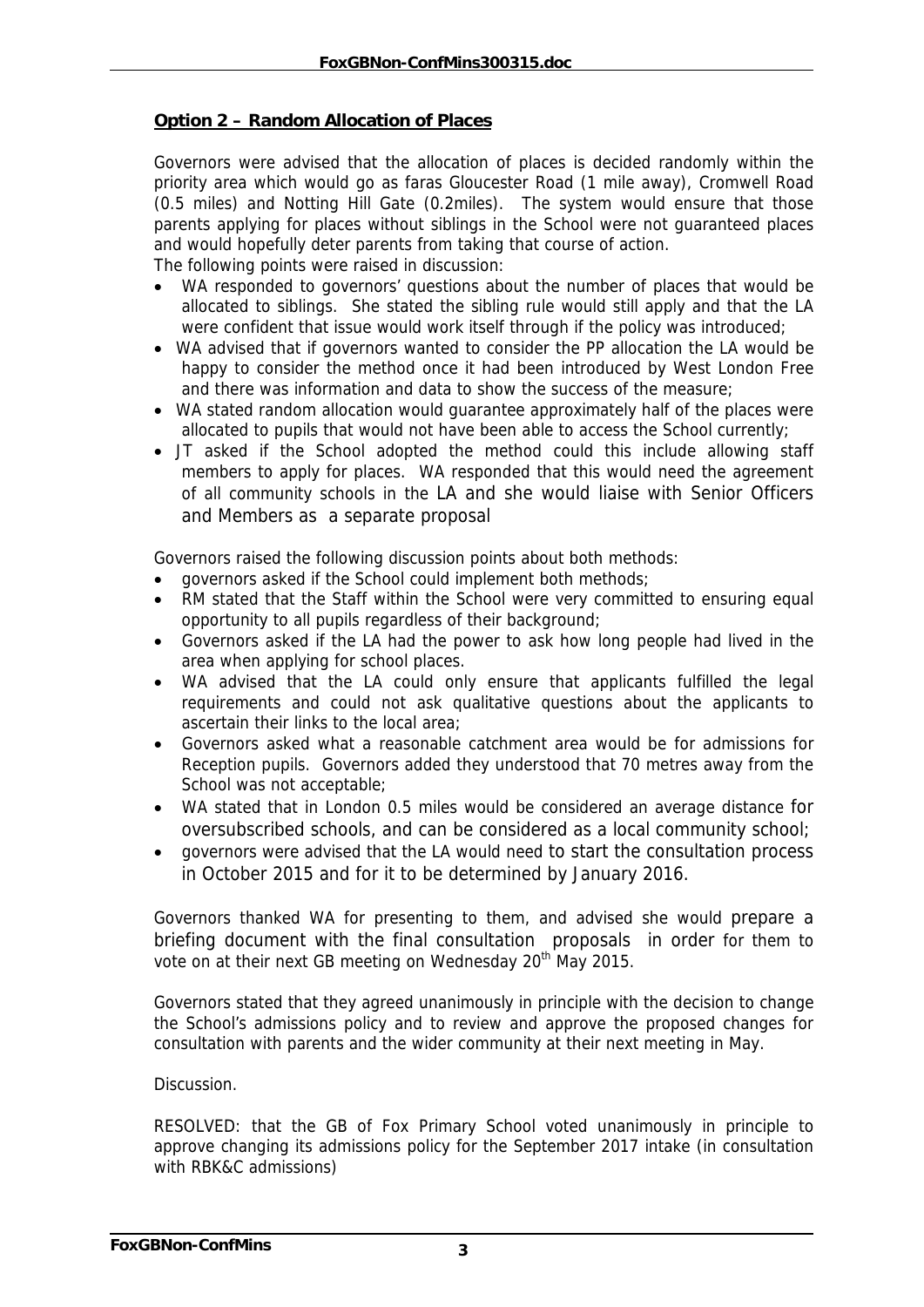#### **4. MINUTES**

The minutes of the meeting held on 2 February 2015.

Discussion.

RESOLVED: that the minutes of the meeting held on 2 February 2015 be signed as a true record.

#### **5. COMMITTEE MINUTES AND MATTERS ARISING FROM THE MINUTES**

Governors were advised that the minutes from the committee meetings were available to view on the governors drive to review.

#### **A) HR Committee (26 February 2015)**

ADS, Committee Chair, reported on the issues discussed at the meeting, namely:

- the School was recruiting for TA's for September to assist with the School's interventions and was on course to have all positions filled;
- the School had appointed five new teachers to start with the School in September on Friday 27<sup>th</sup> March 2015.

#### **B) Finance Committee (26 February 2015)**

JT, Committee Chair, reported on the issues discussed at the meeting, namely:

- the committee reviewed the School's finances and would present the draft budget at the next board meeting;
- the School had an in year overspend to date of £105,000 and a carry forward of £75,000 going into 2015-16. The final figures would be confirmed at the next board meeting;
- the overspend had been largely accounted for in staffing costs;
- the School had advised there would be an overall budget deficit of £116,000 for 2015-16 however the School had not yet put in all its anticipated income and the committee were advised the figure reported would not be the actual deficit.

#### **C) Curriculum Committee (24 February 2015)**

SA, Committee Chair, reported on the issues discussed at the meeting, namely:

The committee had reviewed the School's latest data, the impact of interventions and had noted that all year groups were progressing and attaining above the national average.

#### **D) Premises Committee (24 February 2015)**

KP, Committee Chair, reported on the issues discussed at the meeting, namely:

The committee reviewed all the School's building and policies in particular reference to the ongoing building work being carried out on the School site.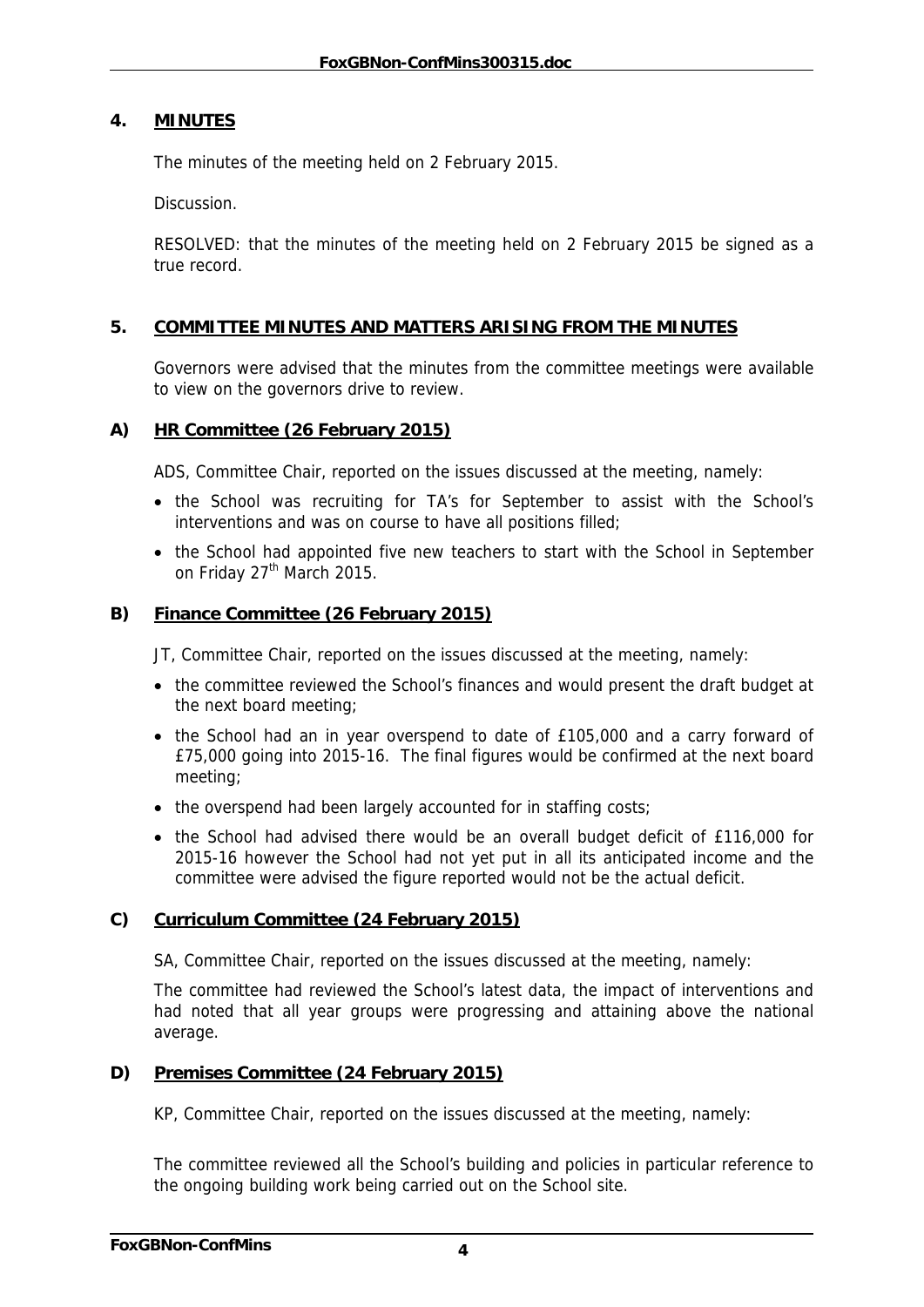Discussion.

RECEIVED.

#### **6. REPORT AND VOTE ON FEDERATION WITH ASHBURNHAM PRIMARY SCHOOL**

Governors were referred to the following documents:

- Federation Working Group Report
- Federation Consultation Responses (several reports details of comments and graphs collating the responses).

BW and JT highlighted aspects of the reports in discussion with governors:

- the number of parents in favour and not in favour of the federation was very close and there had been a high level of response;
- key concerns raised by parents were as follows:
	- how the federation would be organised
	- the federation would lead to the management's focus being taken away from Fox
	- parents felt overwhelmed by the changes to the building, the size of the School and the federation
	- there was a perception that staff had to attend a lot of meetings or were out of class a lot due to the work with Ashburnham
	- some parents felt the federation was a good idea but just not at the present time
- BW and JT had met with their Ashburnham counterparts to discuss the feedback and as a result of their discussions it had been agreed there would be a separate committees for Fox and Ashburnham which would focus on teaching, learning and standards. It was hoped that this change would reassure parents that Fox's standards had not and would not drop;
- the governor committee structure would be reviewed after a year to ensure it was working;
- governors were advised that there had been 90 responses to the questionnaire on the federations and there had been 160 responses to the buildings work questionnaire. The overall feeling was that the majority of parents were happy to federate and therefore did not express an opinion.

Governors raised the following points in discussion:

- SL asked if the parental response would contribute to the decision made regarding the proposed federation. He added that it was important to consider the responses as the GB had solicited the views. He added that he thought the concerns arose from the lack of evidence presented that the federation was of benefit to either school. He concluded that it was reasonable for parents to express concern about that the federation was not in their children's interests;
- BW advised that the GB had to make the decision based on the best interests of the School and its pupils and the future of the School and its future pupils. He stated that the GB could not consider the proposal based on concerns about personal situations. He added that the views expressed in the consultation were useful to help the School help shape the federation if approved by the GB;
- JT added that some of the individual concerns had been based on incorrect facts such as perceptions of teachers being out of class to support Ashburnham. RM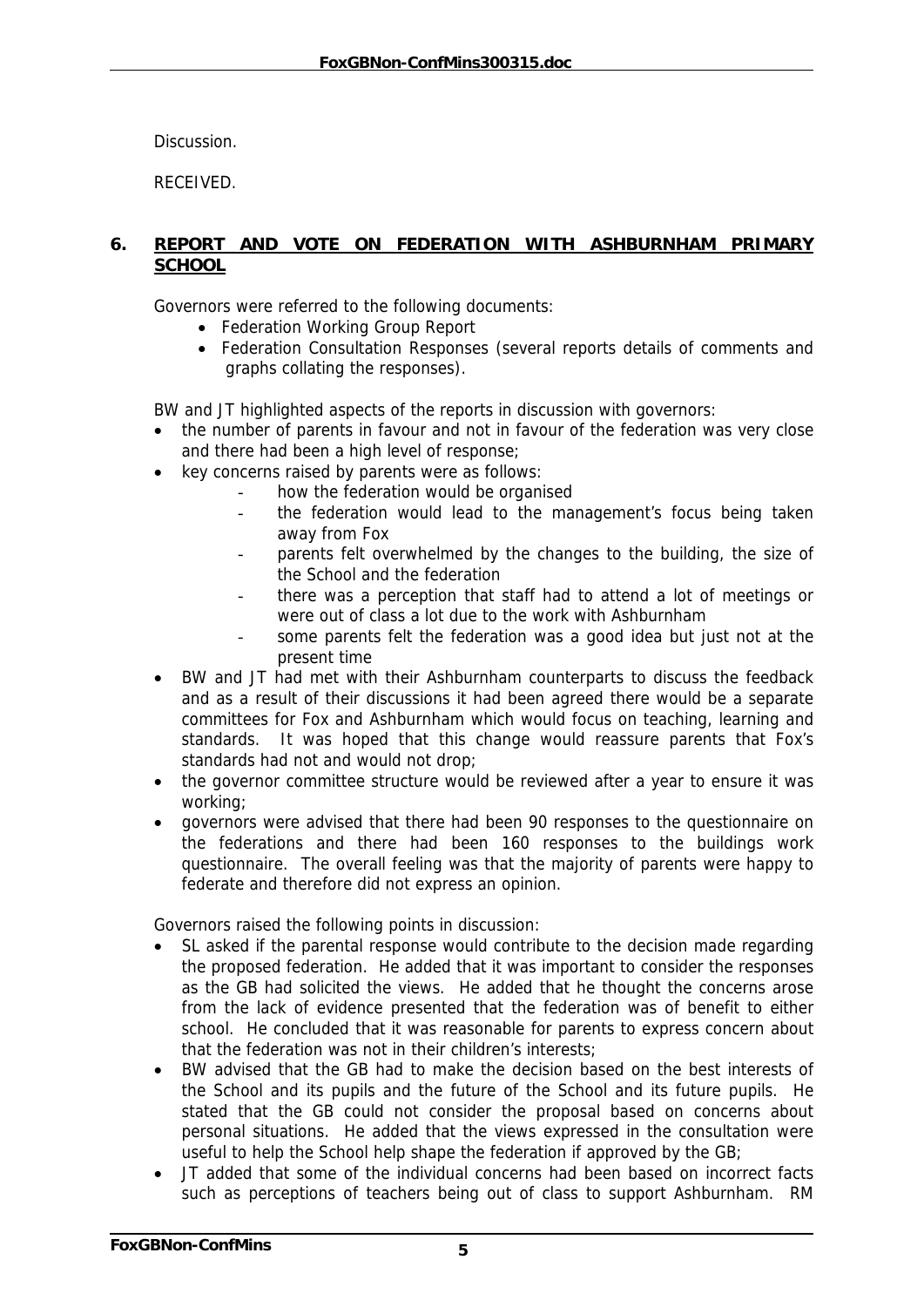added she had not been to Ashburnham for months, however she was aware that if she was out of school parents assumed she was at Ashburnham and there could be several reasons;

- BW reported that staff had been supportive of the proposal to federate and were very passionate about the work with Ashburnham;
- PC and EM stated that there was now a genuine sharing of expertise and resources between the two schools. Fox teachers were using ideas taken from Ashburnam teachers in their practice and reporting back on ideas shared;
- PC added that Fox classroom teachers were no longer supporting Ashburnham teachers on a regular basis. He added the first year of the collaboration had been very labour intensive, this second year had been reduced significantly and the third year onwards would be a collaboration between the two schools. PC concluded that he genuinely could not see any detrimental affects to Fox from the work and collaboration with Ashburnham;
- governors discussed celebrating the successes of the collaboration with Ashburnham more and communicating better with parents on the successes and their concerns. Governors agreed concerns were partially heightened due to the building programme;
- BW added that the retention of the School's excellent staff was a key factor behind the proposal and was part of a compelling argument to progress with the federation.

Governors thanked JT and BW for all their hard work on the consultation, discussions and planning for the proposed federation.

Governors discussed the proposed and a secret ballot vote was taken and governors voted unanimously in favour to approve the proposed federation of the School with Ashburnham Community Primary School.

Discussion.

RESOLVED: the Governing Body of Fox Primary School voted unanimously to federate with Ashburnham Primary School from 1<sup>st</sup> September 2015.

#### **7. LINK GOVERNOR REPORTS**

JT advised governors that she had made and posted the following link governor reports on the governors drive for their information:

- Literacy January 2015
- Spoken Language January 2015
- PSHE January 2015

JT reminded governors that before they circulate their visit reports they should ensure the member of staff they had visited was happy with the report and the report included any evidence of SMSC being promoted.

Discussion.

RECEIVED.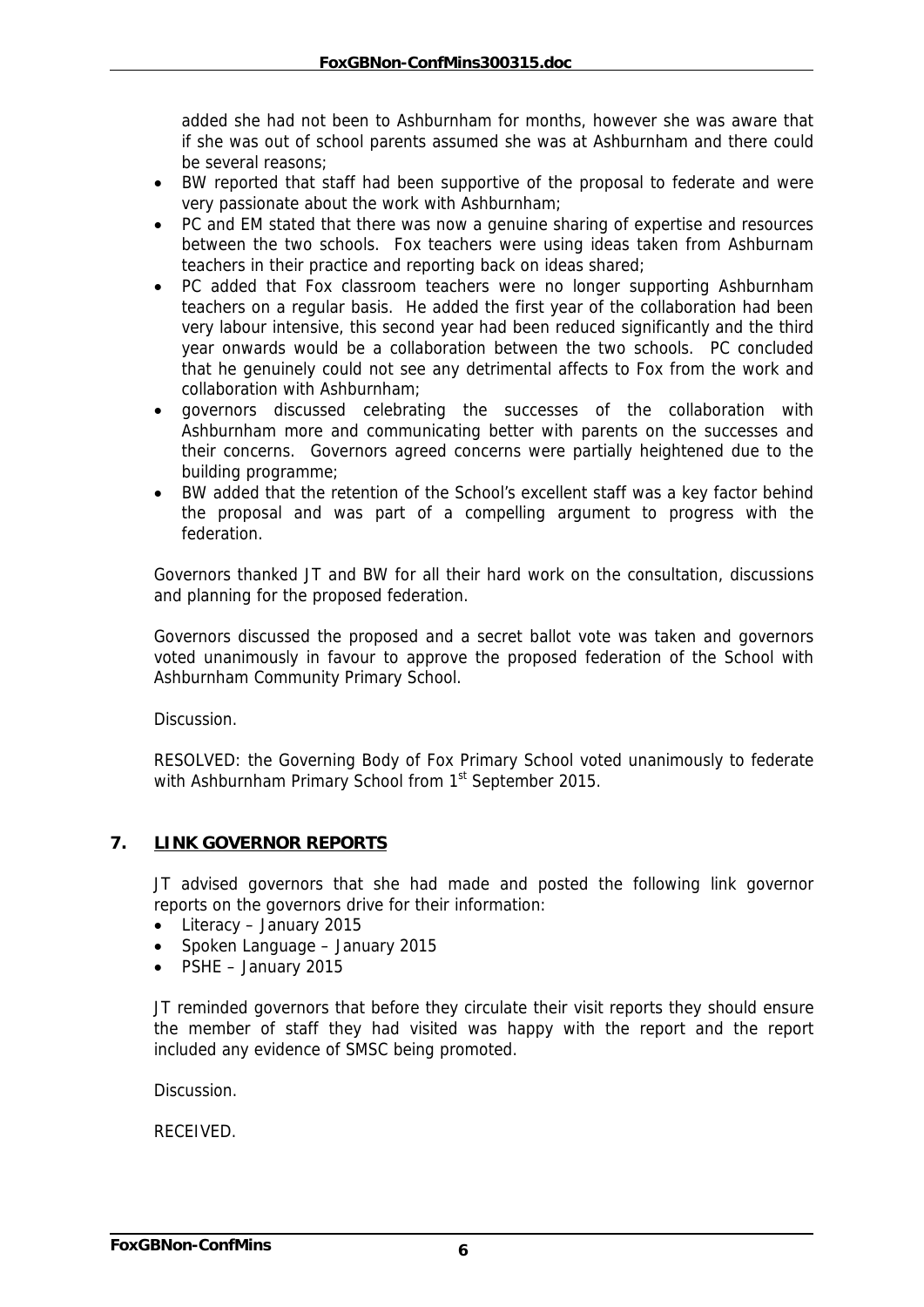#### **8. REPORT ON THE SCHOOL REDEVELOPMENT PROGRAMME CONSULTATION AND BUILDING PROGRAMME**

KP advised that the School had had an eventful couple of months in relation to the building programme and the School believed the progression of the programme would now run more smoothly. She stated that it had been helpful to have buildings meetings with parents particularly in light of some of the School' s parents expressing their wish to relocate the School during the building programme.

Planning permission had been granted by the LA however this had been referred to the Secretary of State for Communities and Local Government due to objections raised. Normally once pre-commencement conditions were agreed works could start, however due to the objections raised planning permission and the fulfilment of the conditions would need to be fully signed off and complete, therefore the work that had been planned to take place during the Easter break could not commence.

KP highlighted the following points to governors:

- governors were advised a group of parents had expressed their concerns about contamination on the School site and had raised the following concerns:
	- lead poisoning
	- dust
	- noise
	- learning disturbance
- parents had been advised of the following
	- there was no where for the whole school to go and relocation would involve using a number of sites which would be very difficult for the School to manage;
	- the LA and the School had assured parents that it was working with the contractors to ensure the above concerns did not affect pupils or the smooth running of the School. Additionally the contractors were very supportive and keen to cause minimum disruption to the running of the School;
	- there had been extensive testing of the soil through the open holes of the playground and there was no contamination

Governors made the following points in discussion:

- JT advised that some parents had raised legal concerns in reference to the School's and LA's decision to continue running the School on its existing site whilst the work is carried out;
- AS reported on the parent consultation and meetings held last week and stated there had been a good turn out;
- KP stated that the LA, EC Harris and the contractors had been present. She advised two meetings had been held and one meeting had been more positive than the other, however parents were positive that their views had been heard;
- KP advised that she had drafted and the School had issued a FAQ and answered all the questions raised by parents. This would be treated as a live document and updated as necessary.

Governors thanked and congratulated the School and in particular KP and JT for all their hard work in ensuring the programme continued progressing whilst dealing with all the difficulties and complexities that had arisen.

Discussion.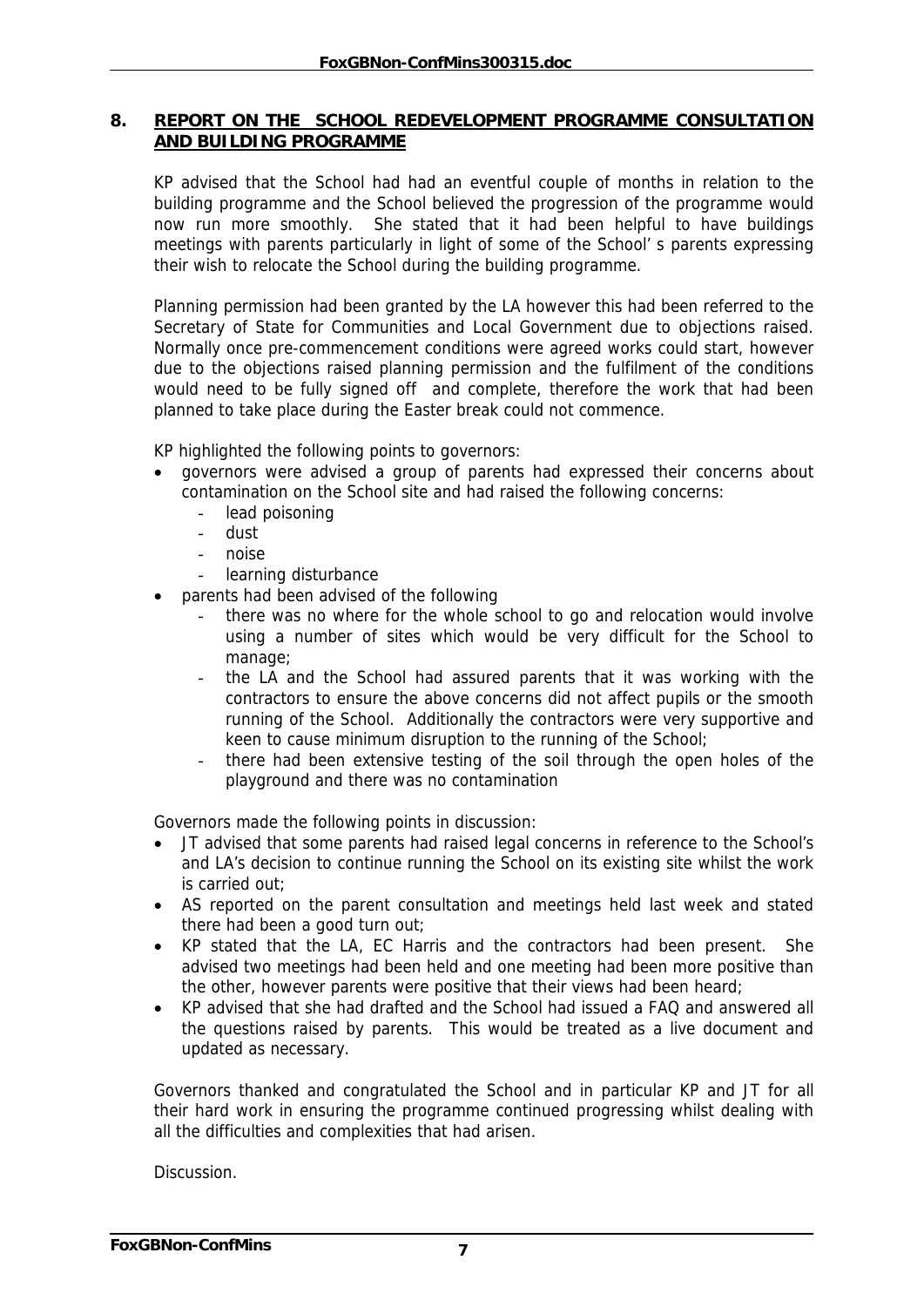RECEIVED.

#### **9. REPORT BY THE HEADTEACHER**

PC reported on the items in his report, focussing on the specific items below:

- attendance currently stood at 97.3%, this time last year it was 97.4% and the previous year 96.4%;
- accidents had been reduced since the autumn term and this was thought to have been due to the removal of the climbing frame;
- BM tabled a behaviour report which due to time constraints could not be reviewed in detail in the meeting. Governors were asked to review the document and send BM any questions they had for him to respond. Governors were advised the information was confidential.

**Discussion** 

RECEIVED.

#### **10. GOVERNING BODY**

#### **A) Governor Appointments or Leavers**

AS advised that he would be standing down as a governor at the end of the year after many years as a governor of the School. He stated that he was delighted the Ashburnham federation had been approved and that the forthcoming GB restructure was a good opportunity for him to stand down and know the School and governance was more impressive than it had ever been.

EK advised that she too would be standing down at the end of the year as she was expecting her first child and relocating to Oxford.

Governors thanked both for their outstanding service for a number of years and stated they would both be missed. Governors were advised that their last meeting would be on the  $6<sup>th</sup>$  July 2015.

#### **B) Current Governor Vacancies**

1 Co-Opted

Governors had agreed previously this vacancy would not be filled due to the Ashburnham proposed federation.

#### **C) Governors' Terms of Office**

No governors' terms of office due to end in the next three months.

#### **D) Report by Clerk on Governor Non-Attendance**

No issues to report.